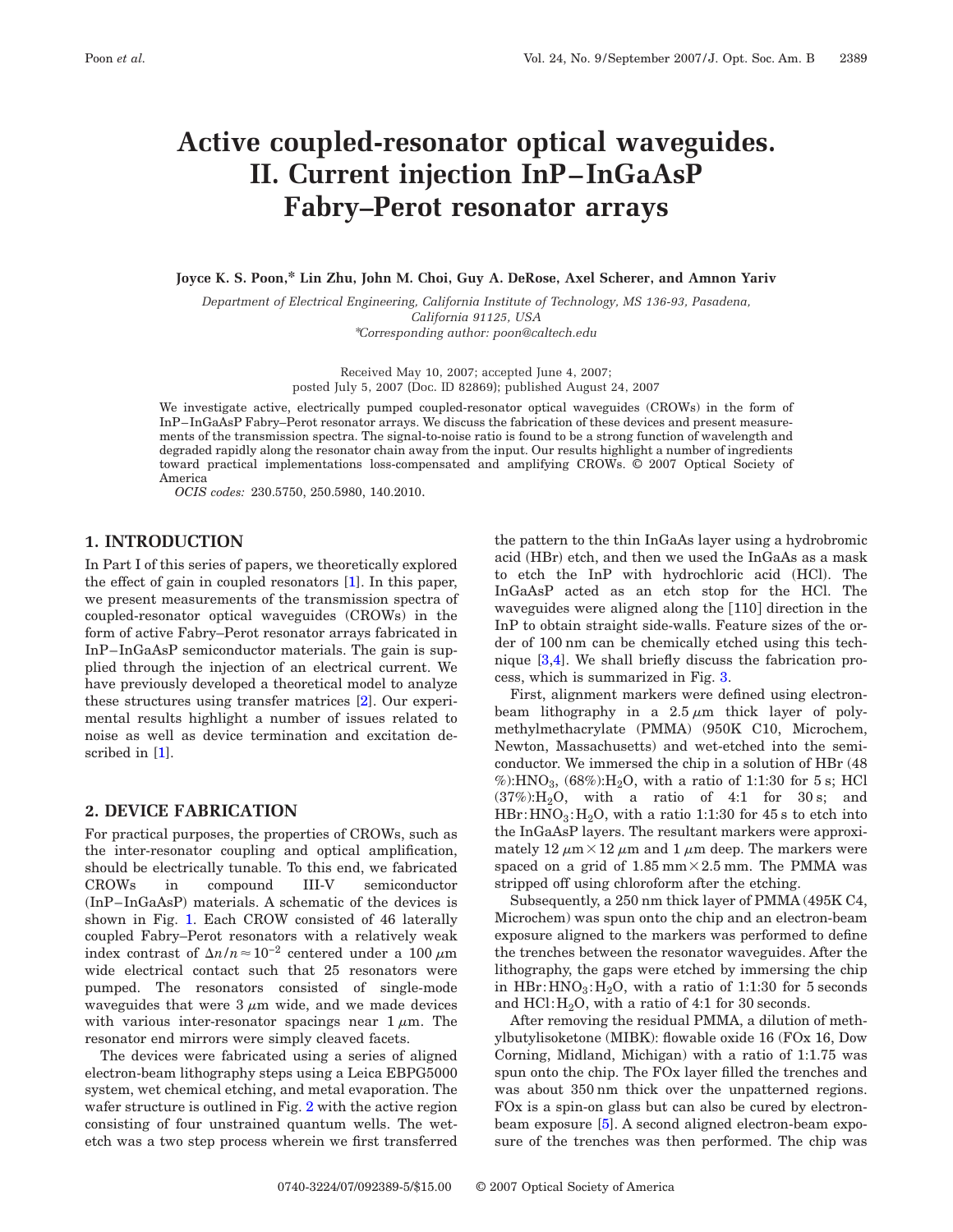<span id="page-1-0"></span>

Fig. 1. Schematic of the Fabry–Perot resonator array CROW. Fig. 2. (Color online) Schematic of the wafer structure.

developed in 2.4% tetramethylammonium hydroxide (TMAH) solution (CD26, Microposit, Marlborough, Massachusetts) for 30 min. The FOx patterns were wider than the trenches by 200 nm and backfilled the trenches. Without this planarization step, the devices failed to achieve laser action.

Next, electrical contacts were deposited using a lift-off process. A  $2.5 \mu m$  thick layer of 1813 resist (Microposit) was spun on and exposed photolithographically. Before development in 2.4% TMAH, the chip was soaked in toluene for 1 min to create a slight undercut profile to assist the lift-off [\[6\]](#page-4-4). The *p*-side contact, Cr/AuZn/Au 2 nm/6 nm/250 nm, was deposited using a thermal evaporator. The chip was then mechanically thinned to about 100  $\mu$ m thick, and the *n*-side contact, Cr/AuGe/Au 2 nm/6 nm/250 nm, was evaporated. Finally, devices approximately 550  $\mu$ m in length were cleaved from the chip. Figure [4](#page-2-0) shows several scanning electron microscope images of the fabricated devices.

## **3. MEASUREMENT**

We measured the transmission spectrum at each of the coupled resonators for various injection current levels. The measurement setup is shown in Fig. [5.](#page-2-1) To measure the devices, we coupled light from a tunable laser (Agilent 81640A) from free-space to a resonator facet near the center of the device. The devices were mounted onto copper

<span id="page-1-1"></span>

bars using an electrically and thermally conductive epoxy (H2OE-LV, Epoxy Technology, Billerica, Massachusetts), and onto a thermoelectric cooling (TEC) stage. The temperature was maintained at 20°C. We then imaged the output of the device using a high sensitivity InGaAs camera (Goodrich SU640SDV-1.7RT) to measure the transmission amplitude at each waveguide position. The waveguide positions could be readily identified from the nearfield image of the device; an example is shown in Fig.  $6(a)$ . We investigated TE polarized light, which experiences more gain compared to the TM polarization [\[7\]](#page-4-5).

The devices were pumped with current pulses with a temporal width of 200 ns and a period of 10  $\mu$ s using a pulsed current source (HP 8114A). The integration time of the camera, of the order of milliseconds, was significantly longer than the pulse width and period, which automatically averaged the transmission amplitude. Laser action was observed in the devices, with a threshold peak current density around  $J_{th} \approx 750 \text{ A/cm}^2$ , indicating that losses could be completely compensated. Figure [6\(b\)](#page-2-2) shows a typical light-current curve.

## **4. RESULTS**

For the transmission measurements, we operated the devices below threshold. For comparisons with theory, we used a transfer matrix method and set the field amplification for central 25 waveguides to be  $534 \text{ cm}^{-1}$  to simu-

<span id="page-1-2"></span>

Fig. 3. (Color online) Summary of the fabrication process.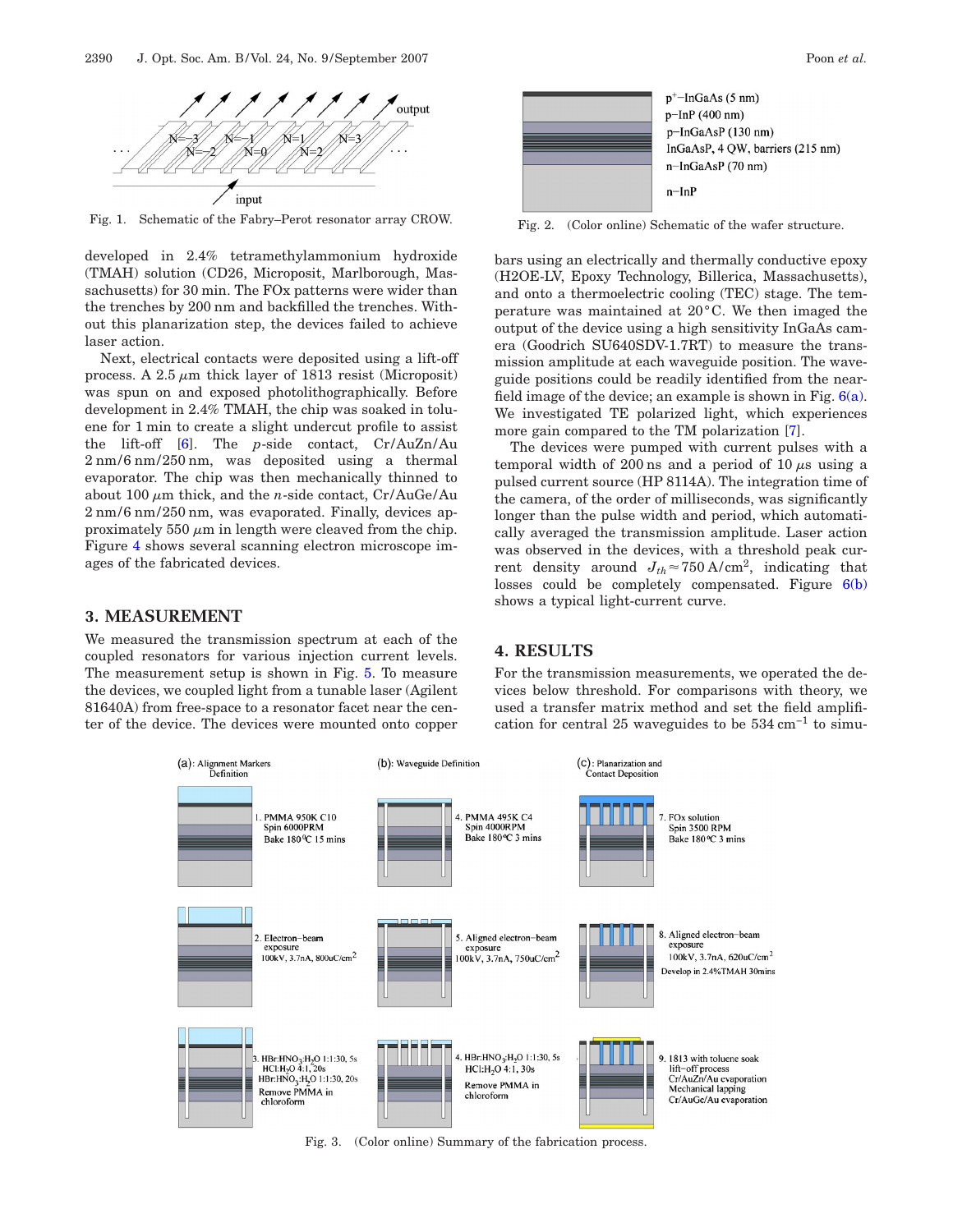<span id="page-2-0"></span>

Fig. 4. Scanning electron micrographs of (a) the top view of the FOx overlay that backfilled the trenches and (b) the cross section of a completed device.

late the subthreshold regime, and the losses for the outer resonators to be  $5.6 \text{ cm}^{-1}$  to model the unpumped region [\[2\]](#page-4-1). The calculated normalized transmission spectra and group delay did not depend strongly on the specific value of gain we chose, as long as the calculations remained numerically stable. We did not include spontaneous emission into the transfer matrices.

Figure [7](#page-2-3) shows the transmission spectra for two devices with inter-resonator separations of 800 and 900 nm, resulting in per length coupling constants of  $\kappa_l=1.1$  $\times 10^{-3} \mu$ m<sup>-1</sup> and  $\kappa_l$ =0.9 × 10<sup>-3</sup>  $\mu$ m<sup>-1</sup>, respectively. The spatial profile of the waveguide mode was calculated with a mode-solver. The input light was focussed onto the zeroth resonator. The amplitude of the injection current was 280 mA corresponding to approximately  $0.7J_{th}$ . For these plots, the spontaneous emission background in the absence of the input was subtracted from the measured amplitude. There is generally good agreement between the theoretical and experimental results. Since the spontaneous emission could be subtracted as a background, the noise was not dominated by the beating between the signal and the spontaneous emission.

Figure [8](#page-3-0) shows the transmission spectra for the devices at various values of pump current amplitudes without subtracting the spontaneous emission background. The theoretical group delay is included as well. The dotted lines in Figs. [8\(a\),](#page-3-0) [8\(b\),](#page-3-0) [8\(f\),](#page-3-0) and  $8(g)$  indicate the resonance wavelengths of a single resonator. The spectra are normalized to the maximum power at a current amplitude of 310 mA.

As evidenced by the plots, the transmission spectra vary strongly as a function of position and coupling strengths, and both peaks and notches can occur on resonance. The spectra at 280 mA are in the closest agreement with the theoretical calculations. The highest transmission amplitude does not occur at the band-edges but at the band-center even though the group delay is smaller. This can be understood from the arguments in [\[1\]](#page-4-0) that a weak resonance is set up in the direction of periodicity be-

<span id="page-2-1"></span>

Fig. 5. (Color online) Schematic of the experimental setup. SPA is the semiconductor parameter analyzer and OSA is the optical spectrum analyzer.

<span id="page-2-2"></span>

Fig. 6. (Color online) (a) Subthreshold near-field image; (b) a typical optical power versus injection current curve.

cause of the unpumped regions outside the contact, and the excitation source has varying magnitudes of spatial overlap with the modes of the structure. The group delay away from the band-center can be both positive and negative depending on the inter-resonator coupling strength. For lower loss resonators with a higher extinction ratio between the CROW band and the stop band, the anomalous group delays would occur at frequencies where the light is mostly attenuated. Because of the absorption outside the contact region, the transmission spectra do not exhibit sharp peaks.

Ideally, the transmission spectra at the various resonators should be symmetric about the excitation at *N*=0. However, the measured spectra are asymmetric, which is due to nonuniformity in the gain across the devices and the resonators. The nonuniformity can arise from the electrical contacts, slight errors in the lithographic alignment of the FOx overlay layer, as well as the gain material itself, which contributed to local bright spots in the devices.

Figure [8](#page-3-0) suggests that the SNR degraded rapidly as a function of the resonator position. Assuming that the noise was dominated by spontaneous emission only, and not by the beating between the signal and the spontaneous emission, the measured optical power was approximately the sum of the signal and the spontaneous emission background without the input signal. Therefore,

<span id="page-2-3"></span>

Fig. 7. (Color online) Theoretically calculated transmission spectra for (a)  $\kappa_l = 1.1 \times 10^{-3} \mu m^{-1}$  and (b)  $\kappa_l = 0.9 \times 10^{-3} \mu m^{-1}$ , and the measured transmission spectra, less the spontaneous emission background, at a current amplitude of 280 mA for an array with inter-resonator spacings of (c) 800 nm and (d) 900 nm.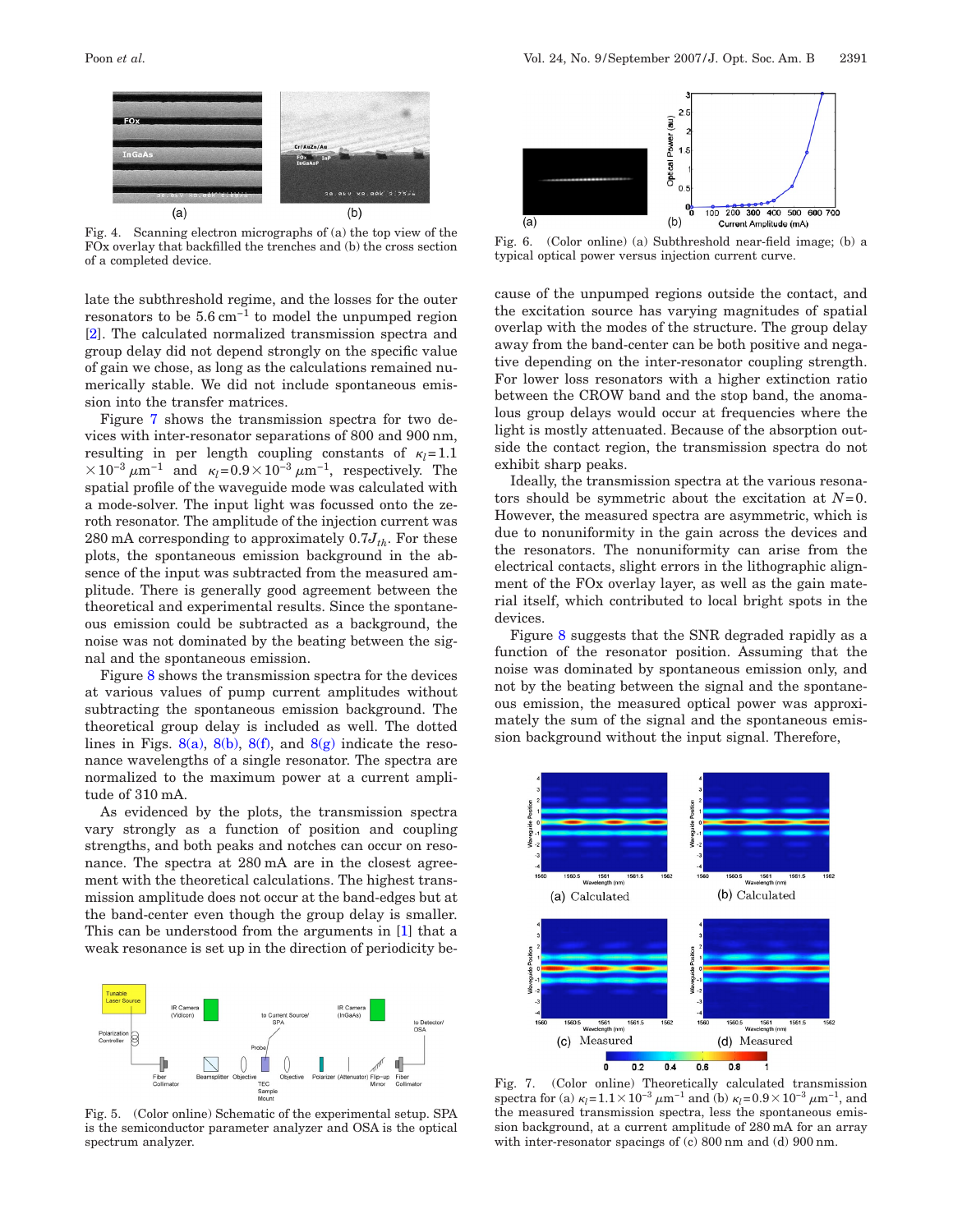<span id="page-3-0"></span>

Fig. 8. (Color online) Top row: theoretical (a) transmission and (b) group delay, as well as (c)–(e) experimentally measured transmission spectra at various resonators and injection current amplitudes for an array with an inter-resonator spacing of 800 nm. Bottom row  $(f)$ – $(j)$ the same for an array with an inter-resonator spacing of 900 nm.

$$
SNR_{opt} = \frac{Output\ Power\ with\ the\ Input}{Output\ Power\ without\ the\ Input} - 1,\quad (1)
$$

where  $SNR_{opt}$  is the optical SNR. The electrical SNR is given by  $|{\rm SNR}_{\rm opt}|^2$ . Since we did not spectrally resolve the near-field images, the spontaneous emission power across the entire emission bandwidth of about 40 nm was collected. The noise figure can be determined by dividing the signal-to-total-source spontaneous emission ratio of the input laser source of about 27 dB by  $SNR_{\text{out}}$ . Figure [9](#page-3-1) shows  $SNR_{opt}$  at an injection current of 280 mA of the resonator array with an inter-resonator spacing of 800 nm for which the transmission spectra are shown in Fig.  $8(d)$ . Because of the large measurement bandwidth, low input coupling efficiency, and the low quality factors of the reso-

<span id="page-3-1"></span>

Fig. 9. (Color online)  $SNR_{opt}$  as a function of wavelength and resonator position of an array with a transmission spectrum shown in Fig.  $8(d)$ .

nators,  $SNR_{opt}$  decreased to near zero after only a few resonators. Moreover, because of the resonant nature of  $CROWs$ ,  $SNR<sub>opt</sub>$  depended strongly on the wavelength.

## **5. DISCUSSION**

Our demonstration represents the first steps toward realizing active CROWs, illustrating a number of technical challenges in these devices. First, because CROWs ideally consist of a very large number of resonators, the fabricated device must be uniform over its footprint. This requires uniformity in the material, etching, and electrical contacts. Second, continuous-wave (cw) operation of these devices is desirable and would enable accurate measurements of the phase response or group delay of these structures. cw operation requires improved heat dissipation that should be achievable with buried structures and improved contact resistivity.

The SNR should be increased and the noise figure should be decreased for CROWs to be practical. While the Fabry–Perot resonator arrays with cleaved facets are the simplest to implement, a relatively low facet reflectivity of  $\sim$ 30% implies that these resonators possess high optical losses so that a high gain is necessary. High reflectivity mirrors, in the form of gratings, for example, can be incorporated to improve the quality factors of the resonators. Asymmetric cavity designs with unequal mirror reflectivity at the two facets can reduce the amount of measured spontaneous emission noise [\[8\]](#page-4-6). Higher input coupling efficiency would also improve the amount of signal power coupled into the CROW to increase the SNR. This can be achieved by incorporating input and output